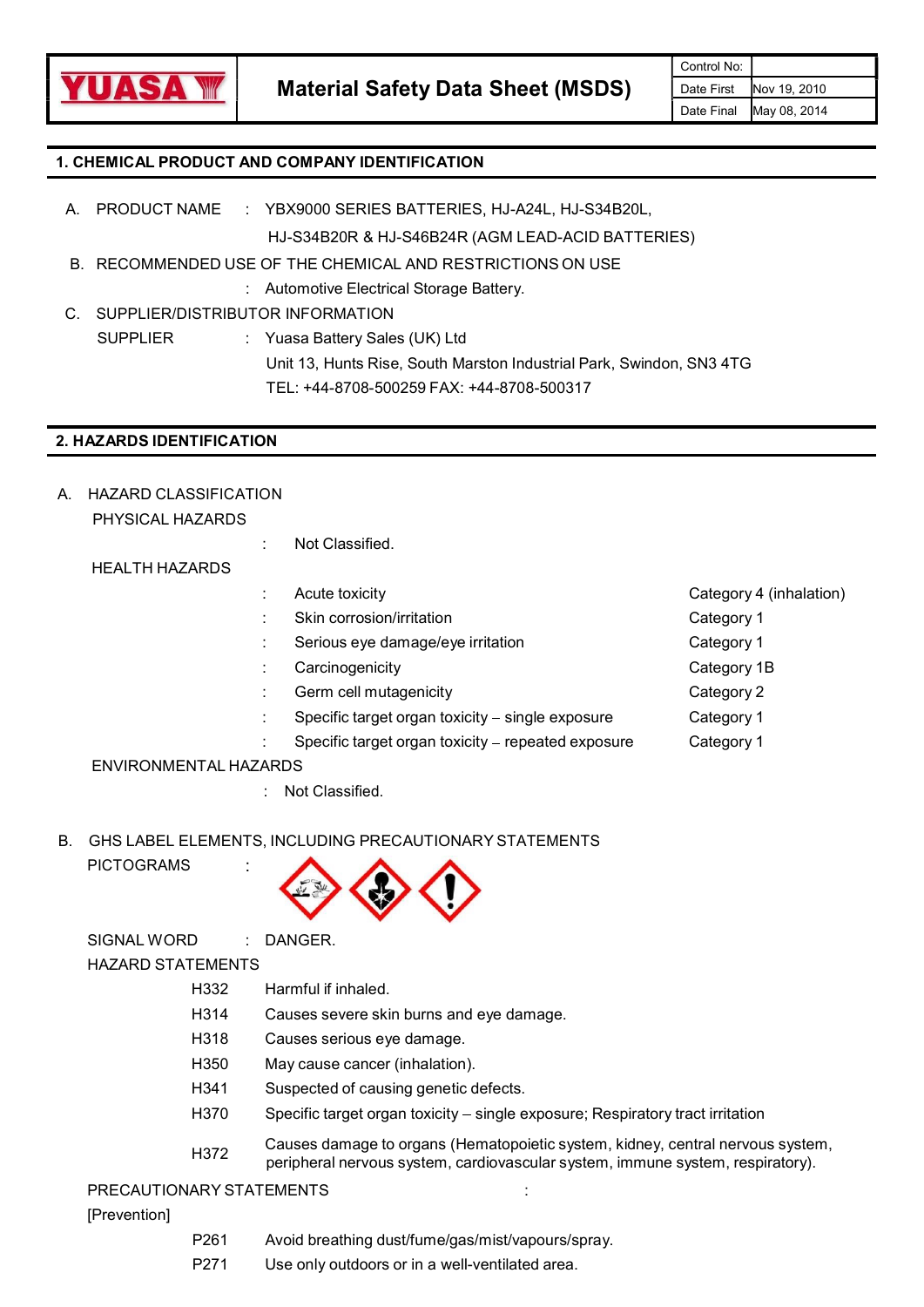

Material Safety Data Sheet (MSDS) Date First

| P260                                    | Do not breathe dust/fume/gas/mist/vapours/spray.                                                                                                                                |
|-----------------------------------------|---------------------------------------------------------------------------------------------------------------------------------------------------------------------------------|
| P264                                    | Wash hands thoroughly after handling.                                                                                                                                           |
| P280                                    | Wear protective gloves/protective clothing/eye protection/face protection.                                                                                                      |
| P <sub>201</sub>                        | Obtain special instructions before use.                                                                                                                                         |
| P202                                    | Do not handle until all safety precautions have been read and understood.                                                                                                       |
| P281                                    | Use personal protective equipment as required.                                                                                                                                  |
| P270                                    | Do not eat, drink or smoke when using this product.                                                                                                                             |
| [Response]                              |                                                                                                                                                                                 |
| $P304 + P340$                           | IF INHALED: Remove victim to fresh air and keep at rest in a position comfortable for<br>breathing.                                                                             |
| P312                                    | Call a POISON CENTER or doctor/physician if you feel unwell.                                                                                                                    |
| P301+P330+P331<br>P303 + P361 +<br>P353 | IF SWALLOWED: rinse mouth. Do NOT induce vomiting.<br>IF ON SKIN (or hair): Remove/Take off immediately all contaminated clothing. Rinse<br>skin with water/shower.             |
| P363                                    | Wash contaminated clothing before reuse.                                                                                                                                        |
| P310                                    | Immediately call a POISON CENTER or doctor/physician.                                                                                                                           |
| P321<br>P305 + P351 +<br>P338           | Specific treatment (see  on this label).<br>IF IN EYES: Rinse cautiously with water for several minutes. Remove contact lenses, if<br>present and easy to do. Continue rinsing. |
| $P308 + P313$                           | IF exposed or concerned: Get medical advice/attention.                                                                                                                          |
| P307+P311                               | IF exposed: Call a POISON CENTER or doctor/physician.                                                                                                                           |
| P314                                    | Get medical advice/attention if you feel unwell.                                                                                                                                |
| [Storage]                               |                                                                                                                                                                                 |
| P405                                    | Store locked up.                                                                                                                                                                |
| [Disposal]                              |                                                                                                                                                                                 |
| P <sub>501</sub>                        | Dispose of contents/container in accordance with local/regional/national regulations.                                                                                           |
|                                         | C. OTHER HAZARDS WHICH DO NOT RESULT IN CLASSIFICATION (e.g. Dust explosion hazards)                                                                                            |
| <b>NFPA/HMIS Rating</b>                 |                                                                                                                                                                                 |

Health=3, Flammability=0, Instability=1

: (0 = Insignificant 1 = Slight 2 = Moderate 3 = High 4 = Extreme)

## 3. COMPOSITION / INFORMATION ON INGREDIENTS

| Chemical name / Synonym        | CAS No.       | Content $(\%)$ |
|--------------------------------|---------------|----------------|
| Lead                           | 7439-92-1     | 66-67          |
| Antimony                       | 7440-36-0     | $0.003 - 0.01$ |
| Sulfuric acid / Oil of vitriol | 7664-93-9     | $20 - 23$      |
| Polypropylene / PP Resin       | 9003-07-0     | 6 - 8          |
| Separator                      | Not available | $3 - 4$        |

\* European Inventory of Existing Commercial Chemical Substances (EINECS).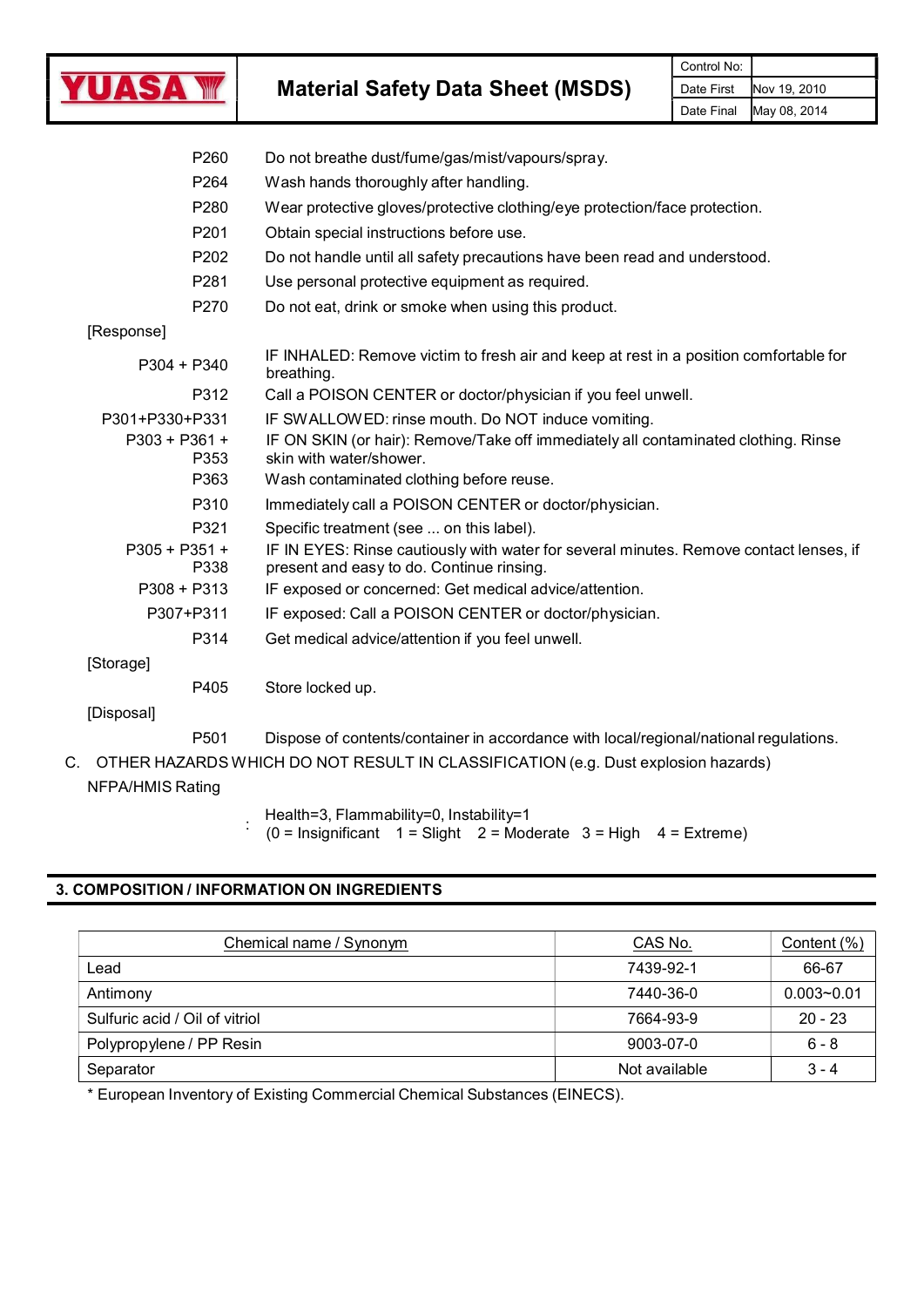

## 4. FIRST AID MEASURES

| А.          | <b>EYE CONTACT</b>                     | If a battery ruptures, do not rub or scratch exposed eye. Immediately flush eyes with<br>running water for at least 15 minutes, keeping eyelids open. Cold water may be used.<br>GET MEDICAL ATTENTION IMMEDIATELY.                                                                                                                                                               |
|-------------|----------------------------------------|-----------------------------------------------------------------------------------------------------------------------------------------------------------------------------------------------------------------------------------------------------------------------------------------------------------------------------------------------------------------------------------|
|             | <b>B. SKIN CONTACT</b>                 | If a battery ruptures, do not rub or scratch exposed skin. If liquid get on the skin,<br>immediately flush the contaminated skin with water for at least 15 minutes. If liquid<br>penetrate through the clothing, immediately remove the clothing and shoes under a<br>safety shower and continue to wash the skin for at least 15 minutes. GET MEDICAL<br>ATTENTION IMMEDIATELY. |
| $C_{\cdot}$ | <b>INHALATION</b>                      | If a battery ruptures, move to fresh air in case of accidental inhalation of mist. If<br>breathing has stopped, perform artificial respiration. If breathing is difficult, give oxygen.<br><b>GET MEDICAL ATTENTION AS SOON AS POSSIBLE.</b>                                                                                                                                      |
| D.          | <b>INGESTION</b>                       | If solutions of battery chemicals have been swallowed and the person is conscious,<br>give one glass of water. Vomiting may occur spontaneously, but Do NOT induce<br>vomiting. Never give anything by mouth to an unconscious person. GET MEDICAL<br>ATTENTION IMMEDIATELY.                                                                                                      |
| Е.          |                                        | MOST IMPORTANT SYMPTOMS/EFFECTS, ACUTE OR DELAYED                                                                                                                                                                                                                                                                                                                                 |
|             | <b>EYES</b>                            | Not a likely route of exposure. If a battery ruptures, direct contact with the liquid or<br>exposure to vapors or mists may cause tearing, redness, swelling, corneal damage and<br>irreversible eye damage. Splashes in the eyes will cause severe burns.                                                                                                                        |
|             | <b>SKIN</b>                            | Not a likely route of exposure. Direct contact with internal components of a battery can<br>be severely irritating to the skin and may result in redness, swelling, burns and severe<br>skin damage. Skin contact may aggravate an existing dermatitis condition.                                                                                                                 |
|             | <b>INHALATION</b>                      | Not a likely route of exposure. If a battery ruptures, may be harmful or fatal if inhaled in<br>a confined area. May cause severe irritation and burns of the nose, throat and<br>respiratory tract.                                                                                                                                                                              |
|             | <b>INGESTION</b>                       | Not a likely route of exposure. Causes serious burns of the mouth or perforation of the<br>oesophagus or stomach. May be fatal if swallowed.                                                                                                                                                                                                                                      |
|             | lead can produce target organs damage. | * Lead may causes toxic to blood, kidneys, central nervous system (CNS). Repeated or prolonged exposure to                                                                                                                                                                                                                                                                        |

- F. INDICATION OF IMMEDIATE MEDICAL ATTENTION AND NOTES FOR PHYSICIAN
	- : used to control symptoms and clinical condition. Based on the individual reactions of the patient, the physician's judgement should be

### 5. FIRE FIGHTING MEASURES

- A. SUITABLE (AND UNSUITABLE) EXTINGUISHING MEDIA
	- Use extinguishing media appropriate for surrounding fire.
	- : If a battery ruptures, use dry chemical, soda ash, lime, sand or carbon dioxide.
- B. SPECIFIC HAZARDS ARISING FROM THE CHEMICAL
	- Lead, lead compounds and sulfuric acid fume may be released during a fire involving the product.
- C. SPECIAL PROTECTIVE EQUIPMENT AND PRECAUTIONS FOR FIRE
- FIGHTERS
- : Wear self-contained breathing apparatus (SCBA) and full fire-fighting protective clothing.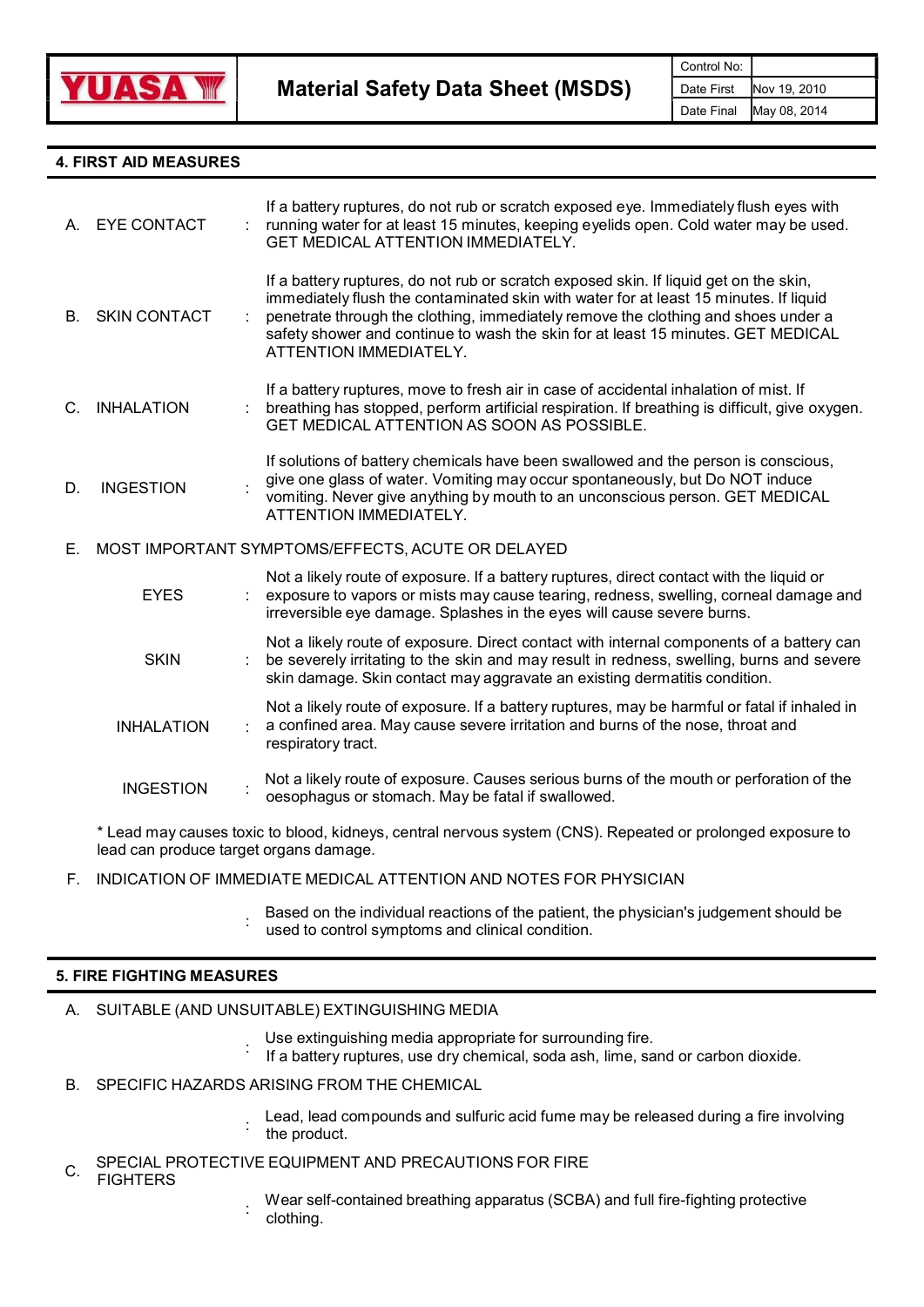

#### D. FIRE AND EXPLOSION HAZARD

- Not flammable.
- Battery may rupture due to pressure buildup when exposed to excessive heat and may be result in the release of corrosive materials.

## 6. ACCIDENTAL RELEASE MEASURES

- A. NECESSARY MEASURES AND PROTECTIVE GEAR TO PROTECT HUMANS
	- If a battery ruptures, avoid contact with skin, eyes and clothing. Do not touch spilled : material. Use personal protective equipment recommended in Section 8 (Exposure Controls/Personal Protection).
- B. NECESSARY MEASURES TO PROTECT ENVIRONMENT
- product from spreading into the environment. Avoid direct discharge into drains.<br>C. METHODS AND MATERIALS FOR CONTAINMENT AND CLEANING UP Notify authorities and appropriate federal, state, and local agencies. Prevent the
- - SMALL SPILLS: Collect all released material in a plastic lined metal container. If necessary neutralize the residue with a dilute solution of sodium carbonate. Wash affected area.
	- LARGE SPILLS: Contain liquid using absorbent material, by digging trenches or by building a dike. Absorb with dry earth, sand or other non-combustible material. Neutralize the residue with a dilute solution of sodium carbonate. Dispose of all contaminated materials in accordance with current local regulations.

#### 7. HANDLING AND STORAGE

A. PRECAUTIONS FOR SAFE HANDLING

- : Protect from physical damage.
- B. CONDITIONS FOR SAFE STORAGE (INCLUDING ANY INCOMPATIBILITIES)
	- Avoid contact with eyes. Store in a cool, dry, ventilated area away from sources of heat,
	- : moisture, incompatibilities, and direct sunlight. Have emergency equipment (for fires, spills, leaks, etc.) readily available.
	-

## 8. EXPOSURE CONTROLS/PERSONAL PROTECTION

- A. OCCUPATIONAL EXPOSURE LIMIT(S), BIOLOGICAL EXPOSURE STANDARD OSHA-PEL 0.05 mg/m3 (Lead), 1 mg/m3 (Sulfuric acid) ACGIH-TLV TWA 0.05 mg/m3 (Lead), TWA 0.2 mg/m3 (Sulfuric acid)
- B. APPROPRIATE ENGINEERING CONTROLS
- : Use local exhaust ventilation if necessary to control airborne mist and vapor. C. INDIVIDUAL PROTECTIO<sup>N</sup> MEASURES
- 

| Respiratory<br>protection | If significant mists or aerosols are generated an approved respirator is recommended. If<br>respiratory protection is required, institute a complete respiratory protection program<br>including selection, fit testing, training, maintenance and inspection. |
|---------------------------|----------------------------------------------------------------------------------------------------------------------------------------------------------------------------------------------------------------------------------------------------------------|
| Eye protection            | Wear safety glasses with side shields (or goggles).                                                                                                                                                                                                            |
| Hand protection           | Wear chemical resistant gloves. Gloves should be replaced immediately if signs of<br>degradation are observed.                                                                                                                                                 |
| Body protection           | Use good work and personal hygiene practices to avoid exposure. Consider the<br>provision in the work area of a safety shower and eyewash. Always wash thoroughly<br>after handling chemicals.                                                                 |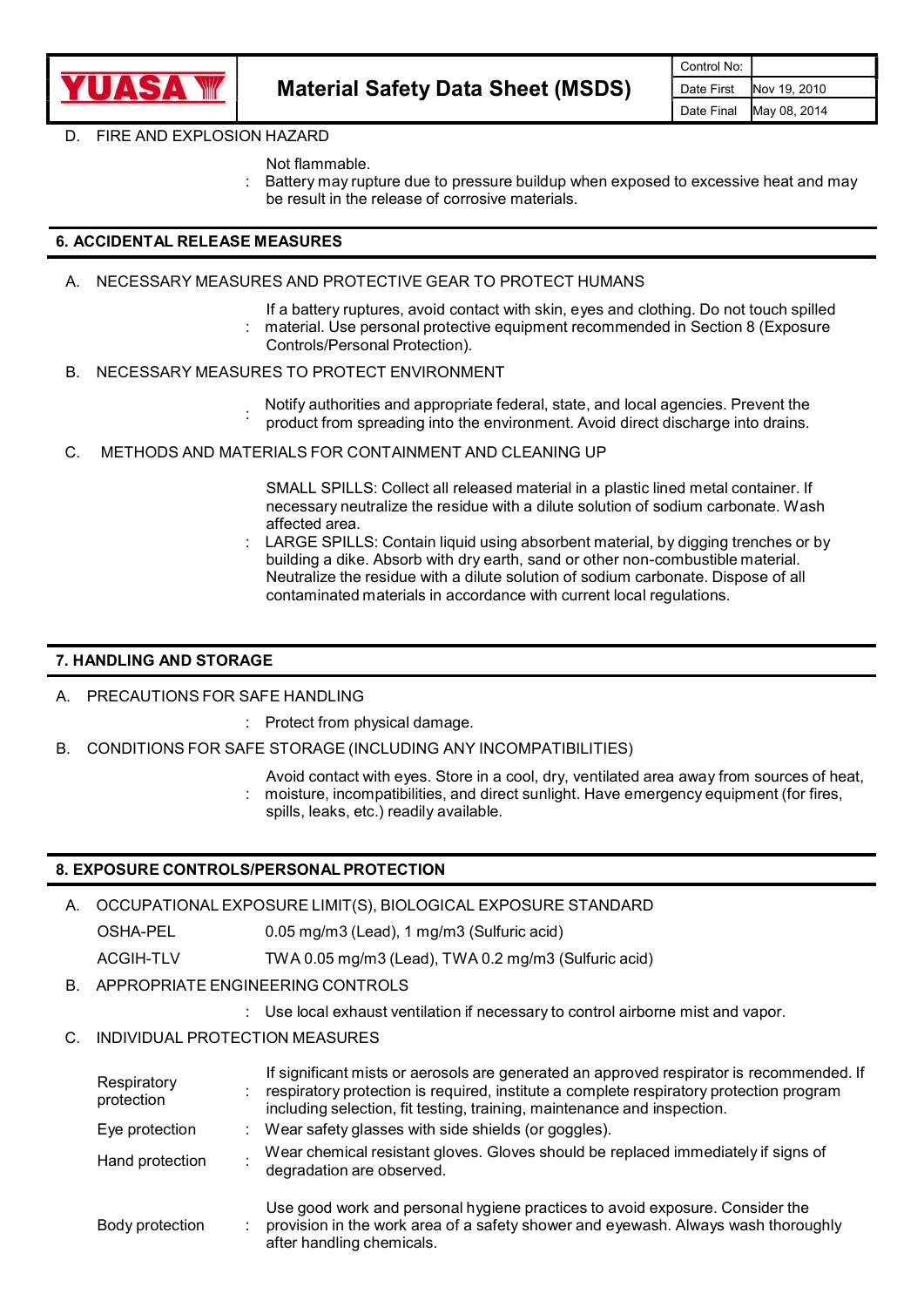

## 9. PHYSICAL AND CHEMICAL PROPERTIES

| А. | APPEARANCE (PHYSICAL STATE, COLOUR etc.)    | Off-white cloudy liquid with solid object |
|----|---------------------------------------------|-------------------------------------------|
| В. | <b>ODOUR</b>                                | Characteristics                           |
|    | <b>ODOUR THRESHOLD</b>                      | Not available                             |
| D. | рH                                          | pH< 1 (Sulfuric acid)                     |
| Е. | MELTING POINT/FREEZING POINT                | Not available                             |
| F. | INITIAL BOILING POINT AND BOILING RANGE     | Not available                             |
| G. | <b>FLASH POINT</b>                          | Non-flammable                             |
| Н. | <b>EVAPORATION RATE</b>                     | Not available                             |
| I. | FLAMMABILITY (SOLID/GAS)                    | Not applicable                            |
|    | UPPER/LOWER FLAMABILITY OR EXPLOSIVE LIMITS | Non-flammable                             |
| Κ. | <b>VAPOUR PRESSURE</b>                      | Not available                             |
|    | <b>SOLUBILITY</b>                           | Soluble in water                          |
|    | M. VAPOUR DENSITY                           | Not available                             |
|    | N. SPECIFIC GRAVITY                         | Not available                             |
| O. | PARTITION COEFFICIENT OF n-OCTANOL/WATER    | Not applicable                            |
| P. | <b>AUTO-IGNITION TEMPERATURE</b>            | Not applicable                            |
| Q. | DECOMPOSITION TEMPERATURE                   | Not available                             |
| R. | <b>VISCOSITY</b>                            | Not available                             |
|    | S. MOLECULAR WEIGHT                         | Mixture                                   |

### Note: These physical properties are typical values for this product.

| APPEARANCE (PHYSICAL STATE, COLOUR etc.) |                                                                                                                                                                                                                                                                | Bluish white, silvery gray |
|------------------------------------------|----------------------------------------------------------------------------------------------------------------------------------------------------------------------------------------------------------------------------------------------------------------|----------------------------|
| <b>ODOUR</b>                             |                                                                                                                                                                                                                                                                | None                       |
| <b>ODOUR THRESHOLD</b>                   |                                                                                                                                                                                                                                                                | Not available              |
|                                          |                                                                                                                                                                                                                                                                | Not applicable             |
| MELTING POINT/FREEZING POINT             |                                                                                                                                                                                                                                                                | $327.5^{\circ}$ C          |
| INITIAL BOILING POINT AND BOILING RANGE  |                                                                                                                                                                                                                                                                | 1740°C (1013 hPa)          |
|                                          |                                                                                                                                                                                                                                                                | Non-flammable              |
|                                          |                                                                                                                                                                                                                                                                | Not applicable             |
| FLAMMABILITY (SOLID/GAS)                 |                                                                                                                                                                                                                                                                | Not applicable             |
|                                          |                                                                                                                                                                                                                                                                | Non-flammable              |
|                                          |                                                                                                                                                                                                                                                                | 1.3 hPA - $973^{\circ}$ C  |
| <b>SOLUBILITY</b>                        |                                                                                                                                                                                                                                                                | Insoluble in water         |
| <b>VAPOUR DENSITY</b>                    |                                                                                                                                                                                                                                                                | Not applicable             |
|                                          |                                                                                                                                                                                                                                                                | 11.34 g/cm3                |
|                                          |                                                                                                                                                                                                                                                                | Not applicable             |
| <b>AUTO-IGNITION TEMPERATURE</b>         |                                                                                                                                                                                                                                                                | Not applicable             |
| DECOMPOSITION TEMPERATURE                |                                                                                                                                                                                                                                                                | Not applicable             |
| <b>VISCOSITY</b>                         |                                                                                                                                                                                                                                                                | Not applicable             |
|                                          |                                                                                                                                                                                                                                                                | 207.2                      |
|                                          | А.<br>В.<br>C.<br>D. pH<br><b>G. FLASH POINT</b><br>H. EVAPORATION RATE<br>J. UPPER/LOWER FLAMABILITY OR EXPLOSIVE LIMITS<br>K. VAPOUR PRESSURE<br>M.<br>N. SPECIFIC GRAVITY<br>O. PARTITION COEFFICIENT OF n-OCTANOL/WATER<br>P.<br>R.<br>S. MOLECULAR WEIGHT | ÷.                         |

Note: These properties are typical values for Lead (Pb)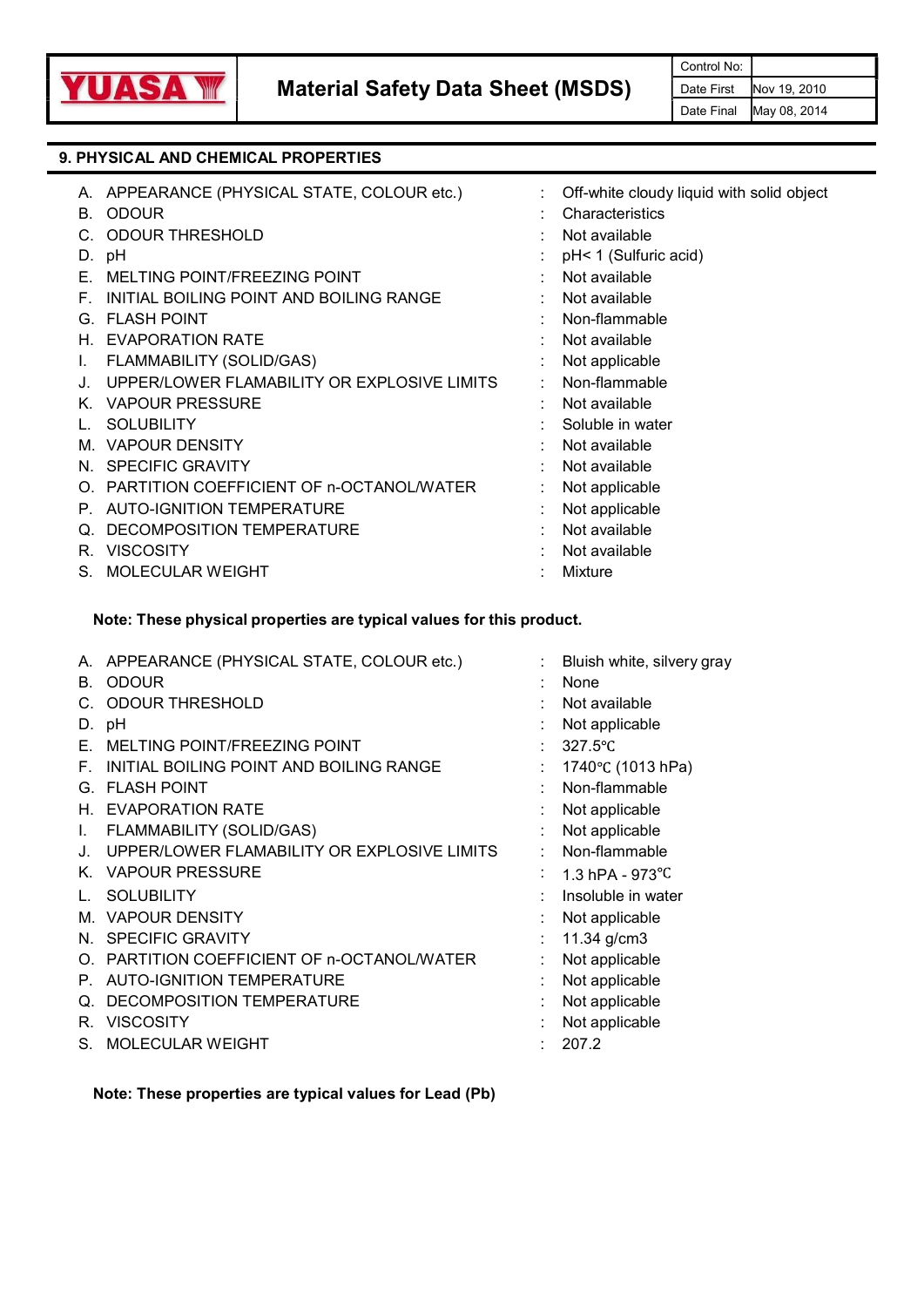

## 10. STABILITY AND REACTIVITY

Material Safety Data Sheet (MSDS) Date First Nov 19<br>
STABILITY AND REACTIVITY<br>
A. CHEMICAL : Stable at normal temperatures and storage conditions. CHEMICAL et permel temperature STABILITY : Stable at normal temperatures and storage conditions.<br>STABILITY

B. POSSIBILITY OF HAZARDOUS REACTIONS

: Hazardous polymerization will not occur.<br>C. CONDITIONS TO AVOID (STATIC DISCHARGE, SHOCK, and VIBRATION etc.):

: Overcharging. Sources of ignition. Mechanical impact. Contact with incompatible

- chemicals.<br>D. SUBSTANCES TO AVOID
- : If a battery ruptures, avoid contact with organic materials and alkaline materials. E. HAZARDOUS DECOMPOSITIO<sup>N</sup> PRODUCTS
- - Lead, Lead compounds and sulfuric acid fumes may be released during a fire involving the product.

## 11. TOXICOLOGICAL INFORMATION

| А. |                                                       |   | Information on the likely routes of exposure                                                                                                                                                                  |   |                                                                                  |
|----|-------------------------------------------------------|---|---------------------------------------------------------------------------------------------------------------------------------------------------------------------------------------------------------------|---|----------------------------------------------------------------------------------|
|    | Inhalation                                            |   | Corrosive. Severe irritation and burns.                                                                                                                                                                       |   |                                                                                  |
|    | Ingestion                                             |   | Serious burns.                                                                                                                                                                                                |   |                                                                                  |
|    | Eye/Skin                                              |   |                                                                                                                                                                                                               |   |                                                                                  |
|    | Eye                                                   |   | burns.                                                                                                                                                                                                        |   | Tearing, redness, swelling, corneal damage, irreversible eye damage and severe   |
|    | Skin                                                  |   | Redness, swelling, burns and severe skin damage.                                                                                                                                                              |   |                                                                                  |
|    |                                                       |   | B. Delayed and immediate effects and also chronic effects from short and long term exposure                                                                                                                   |   |                                                                                  |
|    | Acute toxicity (possible route of exposure)           |   |                                                                                                                                                                                                               |   |                                                                                  |
|    | Oral (LD50) : Rat                                     |   |                                                                                                                                                                                                               |   | 2140 mg/kg (Sulfuric acid)                                                       |
|    |                                                       |   | Skin (LD50) : Not available.                                                                                                                                                                                  |   |                                                                                  |
|    | Inhalation (LC50)                                     |   | : Rat                                                                                                                                                                                                         |   | $0.347$ mg/L(4hr) (dust//mist)                                                   |
|    | Skin                                                  |   |                                                                                                                                                                                                               |   | cat 1                                                                            |
|    | corrosion/irritation<br>Serious eye damage/irritation |   |                                                                                                                                                                                                               |   | cat 1                                                                            |
|    | Respiratory sensitization                             |   |                                                                                                                                                                                                               |   | Not available.                                                                   |
|    | Skin sensitization                                    | ÷ | Not available.                                                                                                                                                                                                |   |                                                                                  |
|    |                                                       |   |                                                                                                                                                                                                               |   |                                                                                  |
|    | Carcinogenicity                                       |   | cat 1B                                                                                                                                                                                                        |   |                                                                                  |
|    |                                                       |   | ACGIH Group A2, IARC Group 1 (Mist containing sulfuric acid)<br>* Note: Sulfuric acid mist is not expected under normal use of the product.<br>ACGIH Group A3, IARC Group 2B (Lead), IARC Group 3 (ABS Resin) |   |                                                                                  |
|    | Germ cell mutagenicity                                |   |                                                                                                                                                                                                               |   | cat 2                                                                            |
|    | Reproductive<br>toxicity                              |   | Not available.                                                                                                                                                                                                |   |                                                                                  |
|    | STOST-single exposure                                 |   |                                                                                                                                                                                                               |   | cat 1                                                                            |
|    |                                                       |   | Respiratory.                                                                                                                                                                                                  |   |                                                                                  |
|    | STOST-repeated exposure                               |   |                                                                                                                                                                                                               | ÷ | cat 1                                                                            |
|    |                                                       |   | cardiovascular system, immune system, respiratory.                                                                                                                                                            |   | Hematopoietic system, kidney, central nervous system, peripheral nervous system, |
|    | Aspiration hazard                                     |   | Not available.                                                                                                                                                                                                |   |                                                                                  |
|    |                                                       |   |                                                                                                                                                                                                               |   |                                                                                  |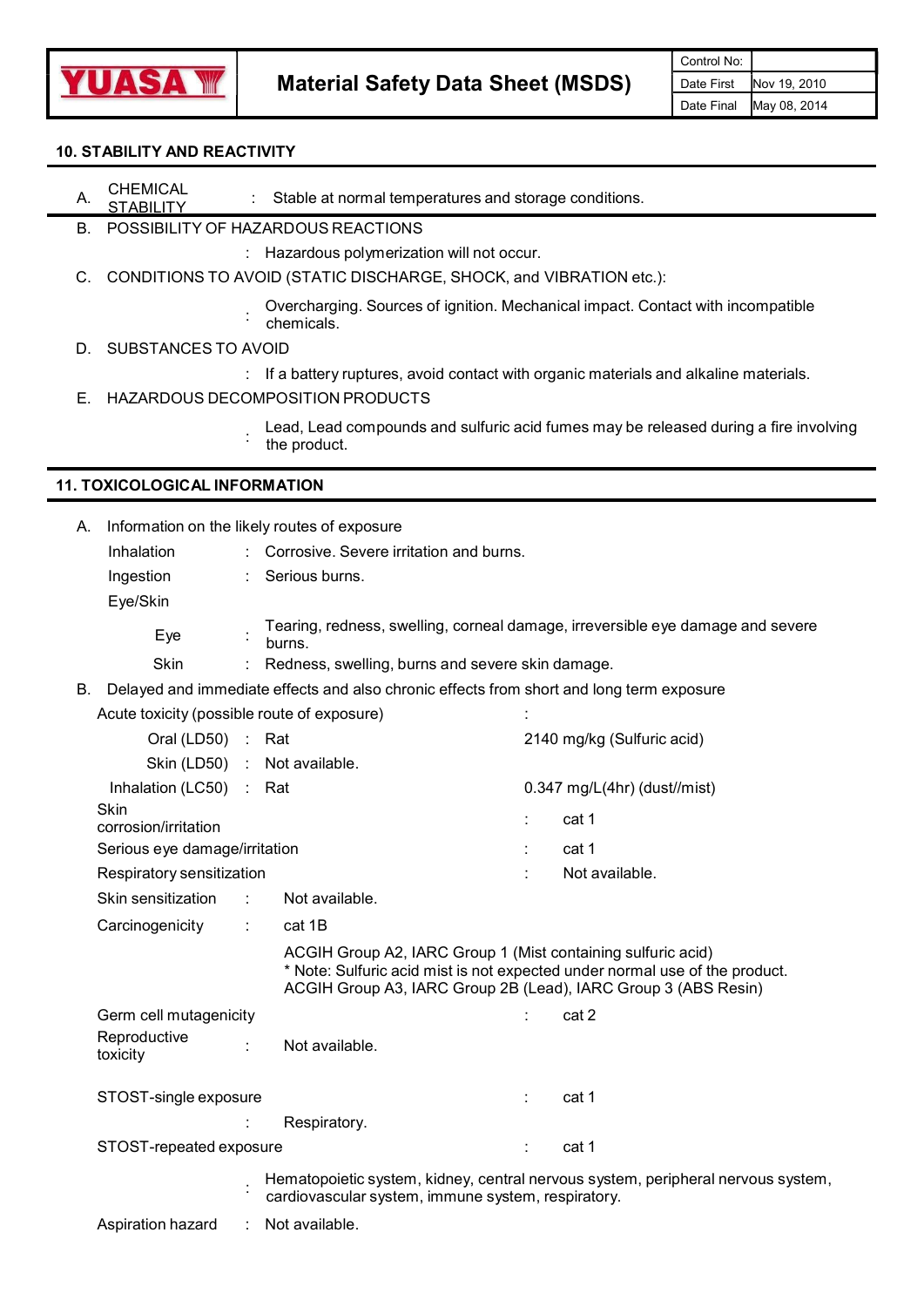

| C. |                                      | Numeric measure of toxicity (such as acute toxicity estimates) - ATEmix |                                              |
|----|--------------------------------------|-------------------------------------------------------------------------|----------------------------------------------|
|    | Oral (LD50) : Rat                    |                                                                         | $> 5,000$ mg/kg                              |
|    |                                      | Skin (LD50) : Not available.                                            |                                              |
|    | Inhalation (LC50) : Rat              |                                                                         | $2.51 \text{ mg/L}(4\text{hr})$ (dust//mist) |
|    |                                      |                                                                         |                                              |
|    | <b>12. ECOLOGICAL INFORMATION</b>    |                                                                         |                                              |
|    |                                      |                                                                         |                                              |
| Α. | Aquatic/terrestrial ecology toxicity |                                                                         |                                              |
|    | Fish (LC50) : Not available.         |                                                                         |                                              |
|    | Daphnia (EC50) : Not available.      |                                                                         |                                              |
|    | Algae (EC50) : Not available.        |                                                                         |                                              |
| В. | Persistence and degradability        |                                                                         |                                              |
|    | Persistence : Not available.         |                                                                         |                                              |
|    | Degradability : Not available.       |                                                                         |                                              |
| C. | Bioaccumulative potential            |                                                                         |                                              |
|    |                                      | Not available.                                                          |                                              |

- D. Mobility in soil : Not available.
- E. Other hazardous Other hazardous ... : Not available.

## 13. DISPOSAL CONSIDERATIONS

### A. DISPOSAL METHODS

Dispose of in accordance with local, state, and federal regulations. Hazardous wastes must be transported by a licensed hazardous waste transporter and disposed of or

- : treated in a properly licensed hazardous waste treatment, storage, disposal or recycling facility. Consult local, state, and federal regulations for specific requirements.
- B. PRECAUTIONS (INCLUDING DISPOSAL OF CONTAMINATED CONTAINER OR PACKAGE)
	- container is emptied. Since emptied containers retain product residue, follow label warnings even after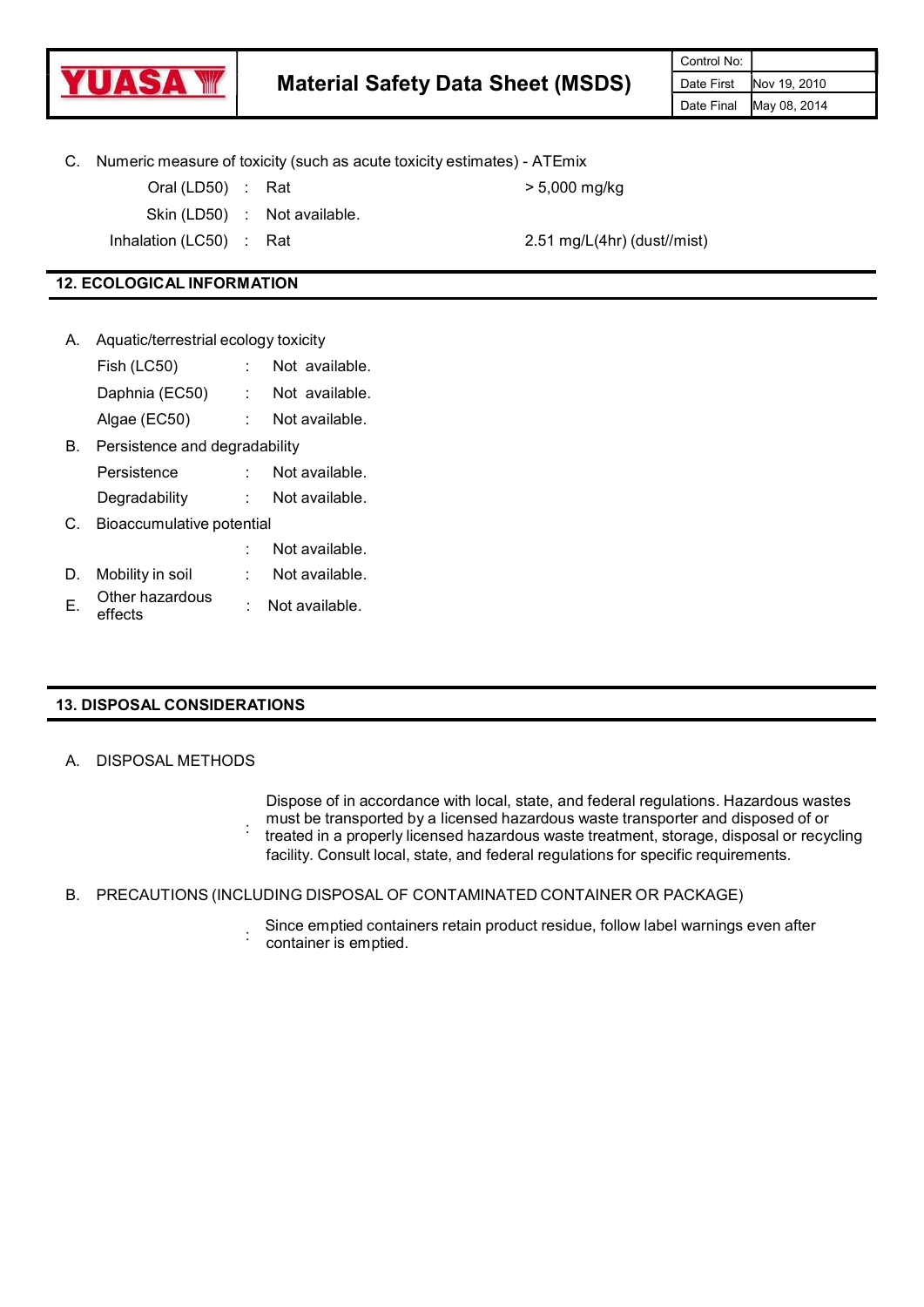

# 14. TRANSPORT INFORMATION

LAND Land Transport (ADR / RID)

- UN Number: UN2800
- ADR / RID Classification: Class 8
- Proper Shipping Name: BATTERIES, WET, NON-SPILLABLE electric storage
- Packing Group ADR: Not Assigned (NA)
- Label Required: Corrosive
- Tunnel Code: E
- ADR / RID: New and spent (used) batteries are exempt from all ADR / RID (special provision 598)
- SEA Sea Transport (IMDG Code)
	- UN Number: UN2800
	- Classification: Class 8
	- Proper Shipping Name: BATTERIES, WET, NON-SPILLABLE electric storage
	- Packing Group: 3
	- EmS: F-A, S-B
	- Label Required: Corrosive

Non-spillable batteries meet the requirements of Special Provision 238; they are therefore exempt from all IMDG codes and are not regulated for sea transport.

AIR Air Transport (IATA-DGR)

- UN Number: UN2800  $\bullet$
- Classification: Class 8
- Proper Shipping Name: BATTERIES, WET, NON-SPILLABLE electric storage
- Packing Group: 3
- Label Required: Corrosive
- Special Provision A48: Packaging test are not considered necessary
- Special Provision A67: Yuasa's VRLA batteries meet the requirements of
- Packing Instruction 872.

The battery has been prepared for transport so as to prevent:

a) A short-circuit of the battery's terminals by packaging in a strong and sturdy carton box; AND/OR

b) The battery has been fitted with an insulating cover (made from ABS) which prevents contact with the terminals.<br>c) Unintentional activation is thus prevented The words "NOT RESTRICTED" and the Special

Provision (SP) number must be indicated on all shipping documents

Special Provision: A164: The battery has been prepared for transport so as to prevent:

a) Short-circuit of the battery's terminals by packaging in a strong and sturdy carton box; AND/OR

b) The battery has been fitted with a cover (made from ABS) which prevents contact with the terminals

c) Unintentional activation is thus prevented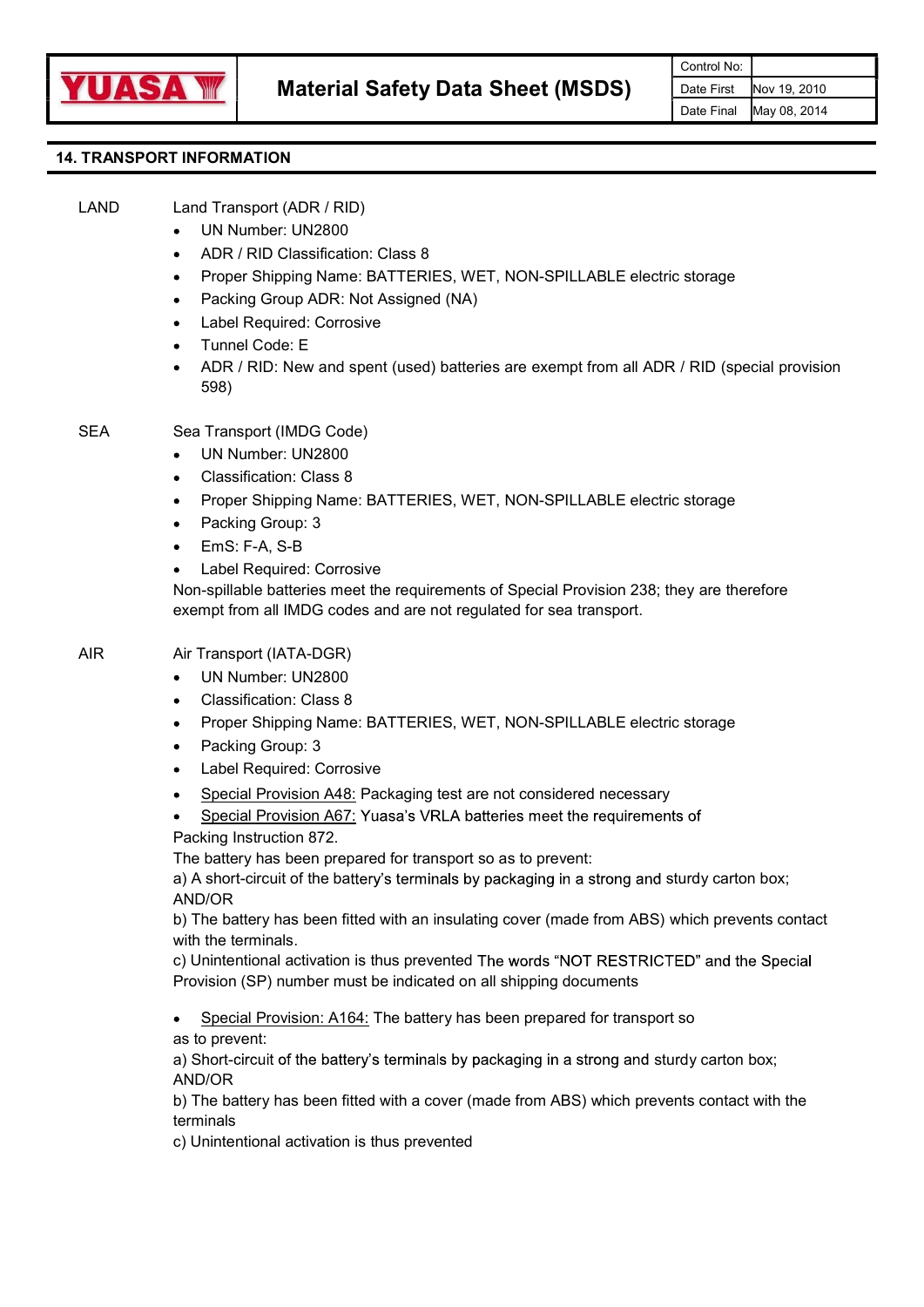

# 15. REGULATORY INFORMATION

|   |                                       |                                                                                                                   | Control No:              |                              |
|---|---------------------------------------|-------------------------------------------------------------------------------------------------------------------|--------------------------|------------------------------|
|   |                                       | <b>Material Safety Data Sheet (MSDS)</b>                                                                          | Date First<br>Date Final | Nov 19, 2010<br>May 08, 2014 |
|   | <b>15. REGULATORY INFORMATION</b>     |                                                                                                                   |                          |                              |
|   |                                       |                                                                                                                   |                          |                              |
| 凹 | <b>INVENTORIES</b>                    |                                                                                                                   |                          |                              |
|   |                                       | EINECS/EU: Listed (EINECS No. 231-100-4(Lead), 231-639-5(Sulfuric acid))                                          |                          |                              |
|   |                                       | TSCA/US: Listed.                                                                                                  |                          |                              |
|   |                                       | ENCS/JAPAN : Listed (ENCS No. 1-527(Lead), 1-430(Sulfuric acid))                                                  |                          |                              |
|   | AICS/AUSTRALIA : Listed.              |                                                                                                                   |                          |                              |
|   | DSL/CANADA: Listed.                   |                                                                                                                   |                          |                              |
|   | IECSC/CHINA : Listed.                 |                                                                                                                   |                          |                              |
|   | PICCS/PHILIPPINES: Listed.            |                                                                                                                   |                          |                              |
|   |                                       | KECI/S.KOREA : Listed (KE-21887(Lead), KE-32570(Sulfuric acid))                                                   |                          |                              |
| 凹 | International Environmental Agreement |                                                                                                                   |                          |                              |
|   | <b>PIC</b>                            | Not listed.                                                                                                       |                          |                              |
|   | <b>POPs</b>                           | Not listed.                                                                                                       |                          |                              |
|   | Ozone depletion                       | : Not listed.                                                                                                     |                          |                              |
|   |                                       | EU. Directive 67/548/EEC on the classification, packaging, and labelling of dangerous substances, Annex I         |                          |                              |
|   | Classification : C; R35               |                                                                                                                   |                          |                              |
|   | Risk Phrases : R35                    |                                                                                                                   |                          |                              |
|   |                                       | Safety Phrases : S1/2, S26, S30, S45                                                                              |                          |                              |
| 凹 |                                       | U.S. Federal, Heanth and Environment) and U.S. Federal, Right-To-Know                                             |                          |                              |
|   | CERCLA Section 103 (40 CFR 302.4)     |                                                                                                                   |                          |                              |
|   |                                       | : 10lb (4.535 kg) (Lead), 1000 lb (453.599 kg) (Sulfuric acid)                                                    |                          |                              |
|   |                                       | EPCRA (SARA Title III) Section 302 (EHS-TPQ)                                                                      |                          |                              |
|   |                                       | : 1000 lb (453.599 kg) (Sulfuric acid)                                                                            |                          |                              |
|   |                                       | EPCRA (SARA Title III) Section 304 (EHS - Reporting Quantities)                                                   |                          |                              |
|   |                                       | : 1000 lb (453.599 kg) (Sulfuric acid)                                                                            |                          |                              |
|   |                                       | EPCRA (SARA Title III) Section 313 - Toxic chemical release reporting                                             |                          |                              |
|   |                                       | Sulfuric acid (acid aerosols including mists, vapors, gas, fog, and other airborne forms<br>of any particle size) |                          |                              |
|   |                                       | OSHA Specifically Regulated Substances (29 CFR 1910.1001-.1052)                                                   |                          |                              |
|   |                                       | : Not applicable.                                                                                                 |                          |                              |
| 凹 | CANADA REGULATORY INFORMATION         |                                                                                                                   |                          |                              |
|   |                                       | WHMIS Ingredient Disclosure List: Regulated.                                                                      |                          |                              |
|   |                                       |                                                                                                                   |                          |                              |

NOTE: The regulatory information given above only indicates the principal regulations specifically applicable to the product described in the Safety Data Sheet. The user's attention is drawn to the possible existence of additional provisions which complete these regulations. Refer to all applicable national, international and local regulations or provisions.